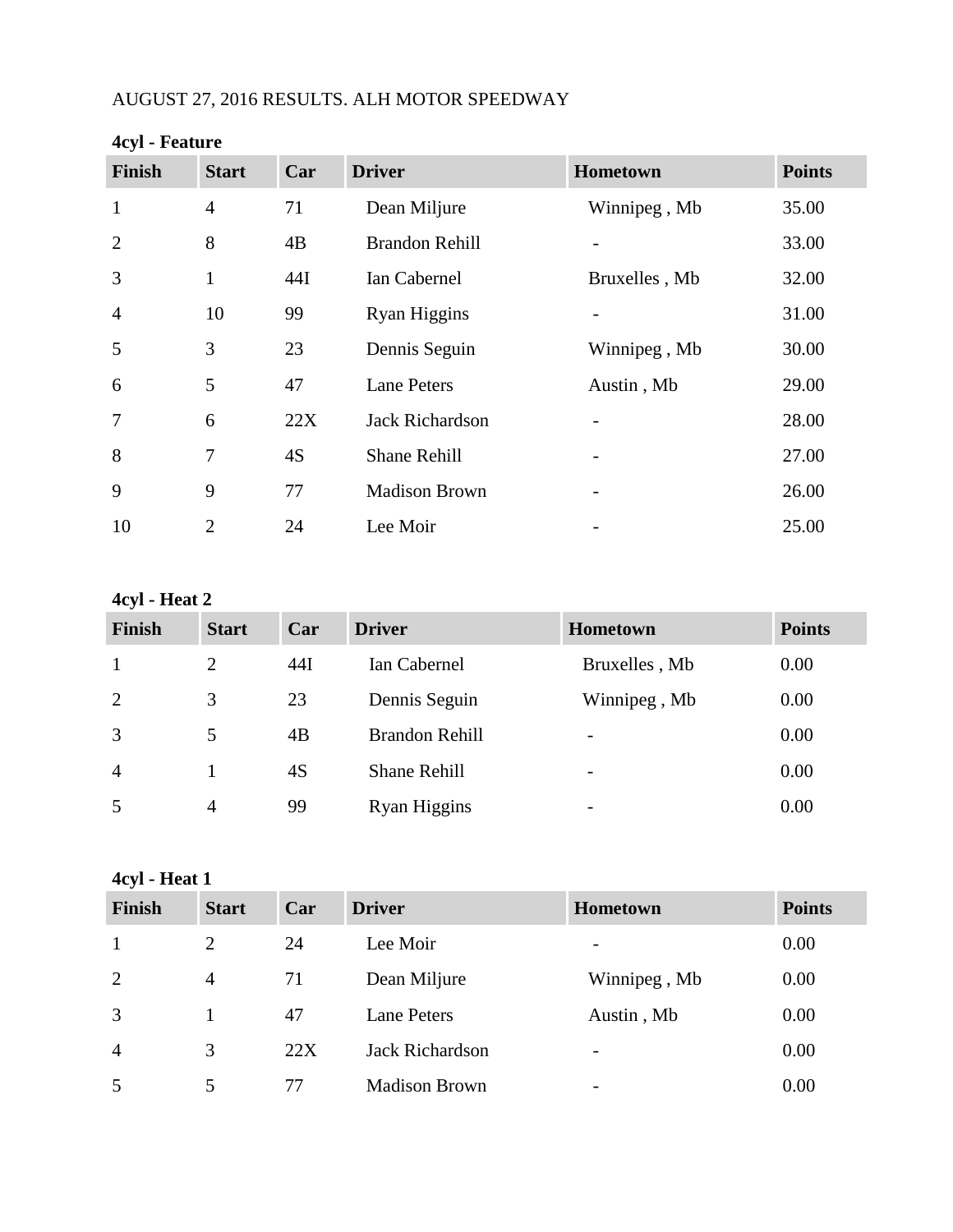| Finish         | <b>Start</b>     | Car            | <b>Driver</b>         | Hometown          | <b>Points</b> |
|----------------|------------------|----------------|-----------------------|-------------------|---------------|
| $\mathbf{1}$   | 3                | 921            | Rick Fehr             | Winkler, Mb       | 35.00         |
| $\overline{2}$ | 6                | 44             | <b>Austin Hunter</b>  | Winnipeg, Mb      | 33.00         |
| 3              | $\overline{4}$   | 54             | <b>Brodie Dobson</b>  | Manitou, Mb       | 32.00         |
| $\overline{4}$ | $\mathbf{1}$     | 88             | Cody Wall             | Plum Coulee, Mb   | 31.00         |
| 5              | $\boldsymbol{7}$ | $\overline{4}$ | <b>Grant Hall</b>     | Brandon, Mb       | 30.00         |
| 6              | 13               | 55             | Murray Kozie          | Headingley, Mb    | 29.00         |
| 7              | 5                | 12C            | <b>Tony Cassie</b>    | Winnipeg, Mb      | 28.00         |
| 8              | 8                | 99W            | <b>Brandon Wieler</b> |                   | 27.00         |
| 9              | 15               | 4B             | <b>Brandon Rehill</b> |                   | 26.00         |
| 10             | 12               | 20             | Nick Audette          | St Adolphe, Mb    | 25.00         |
| 11             | 10               | 44X            | Devon Gordon          | Grande Pointe, Mb | 24.00         |
| 12             | 17               | 16             | Brandon Luschinski    | Winnipeg, Mb      | 23.00         |
| 13             | 9                | 22             | Mark Kohaykewych      | Springfield, Mb   | 22.00         |
| 14             | 11               | <b>88S</b>     | Cody Smith            | Boissevain, Mb    | 21.00         |
| 15             | 14               | 00D            | David Delaine         | Lorette, Mb       | 20.00         |
| 16             | $\mathbf{2}$     | 18             | Gary Unrau            | Roland, Mb        | 19.00         |
| 17             | 16               | 10T            | Tom Morriseau         | Richer, Mb        | 18.00         |
| 18             | 18               | 95             | <b>Ted Doell</b>      | Carman, Mb        | 17.00         |

### **Midwest Modifieds - Feature**

## **Midwest Modifieds - Heat 3**

| <b>Finish</b>  | <b>Start</b>   | Car | <b>Driver</b>         | <b>Hometown</b> | <b>Points</b> |
|----------------|----------------|-----|-----------------------|-----------------|---------------|
| 1              | 3              | 99W | <b>Brandon Wieler</b> |                 | 10.00         |
| 2              |                | 54  | <b>Brodie Dobson</b>  | Manitou, Mb     | 9.00          |
| 3              | $\overline{2}$ | 22  | Mark Kohaykewych      | Springfield, Mb | 8.00          |
| $\overline{4}$ | $\overline{4}$ | 20  | <b>Nick Audette</b>   | St Adolphe, Mb  | 7.00          |
| 5              | 6              | 4B  | <b>Brandon Rehill</b> |                 | 6.00          |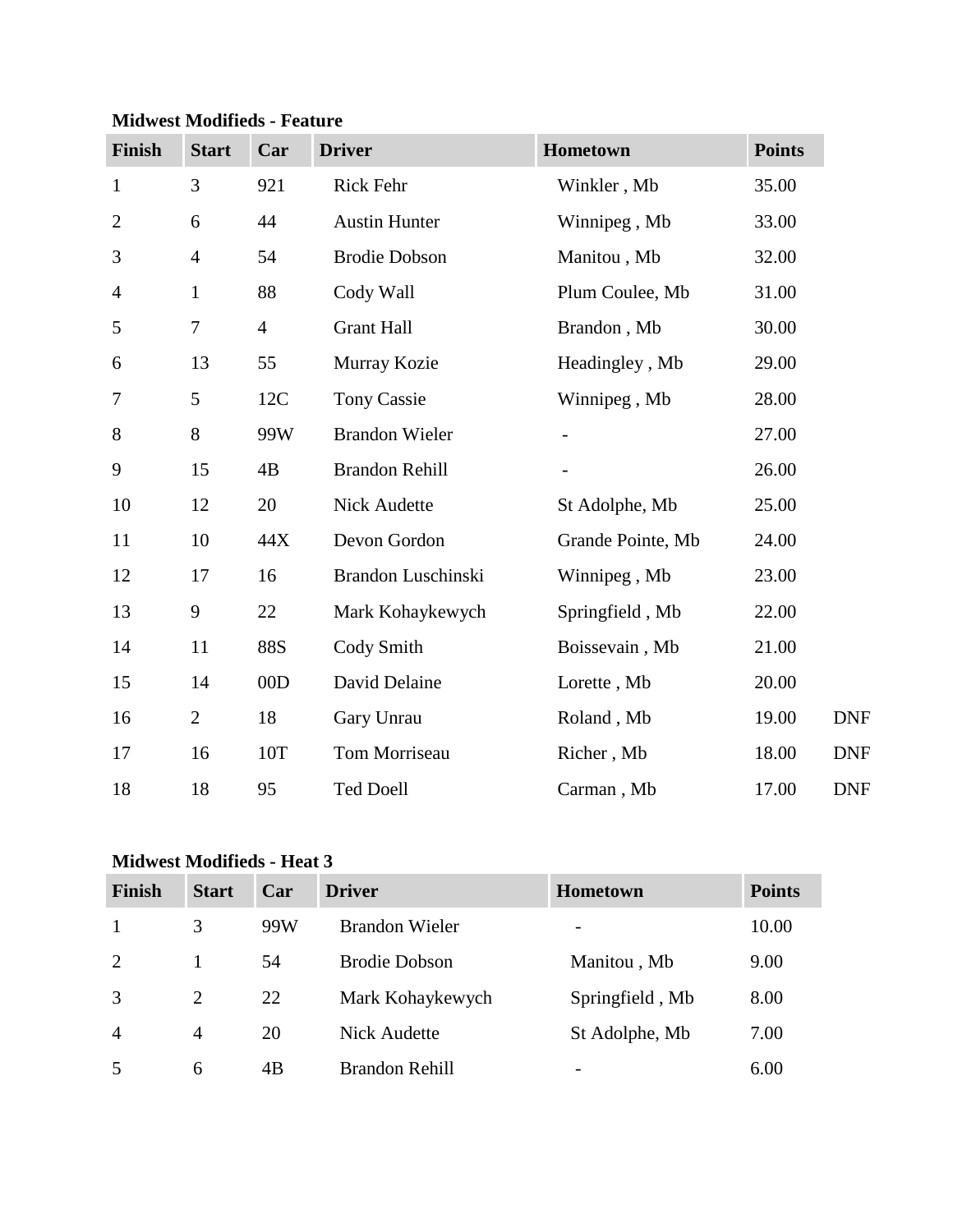| Carman, Mb |  |  |  | Ted Doell |  | 5.00 | <b>DNF</b> |
|------------|--|--|--|-----------|--|------|------------|
|------------|--|--|--|-----------|--|------|------------|

### **Midwest Modifieds - Heat 2**

| <b>Finish</b>  | <b>Start</b>   | Car        | <b>Driver</b>      | <b>Hometown</b> | <b>Points</b> |
|----------------|----------------|------------|--------------------|-----------------|---------------|
| $\mathbf{1}$   | 3              | 4          | <b>Grant Hall</b>  | Brandon, Mb     | 10.00         |
| 2              | $\overline{2}$ | 12C        | <b>Tony Cassie</b> | Winnipeg, Mb    | 9.00          |
| 3              |                | 18         | Gary Unrau         | Roland, Mb      | 8.00          |
| $\overline{4}$ | 5              | <b>88S</b> | Cody Smith         | Boissevain, Mb  | 7.00          |
| 5              | $\overline{4}$ | 00D        | David Delaine      | Lorette, Mb     | 6.00          |
| 6              | 6              | 16         | Brandon Luschinski | Winnipeg, Mb    | 5.00          |

## **Midwest Modifieds - Heat 1**

| <b>Finish</b>  | <b>Start</b>   | Car | <b>Driver</b>        | <b>Hometown</b>   | <b>Points</b> |
|----------------|----------------|-----|----------------------|-------------------|---------------|
| -1             | 2              | 88  | Cody Wall            | Plum Coulee, Mb   | 10.00         |
| 2              | 5              | 44  | <b>Austin Hunter</b> | Winnipeg, Mb      | 9.00          |
| 3              | 6              | 921 | <b>Rick Fehr</b>     | Winkler, Mb       | 8.00          |
| $\overline{4}$ |                | 44X | Devon Gordon         | Grande Pointe, Mb | 7.00          |
| .5             | 3              | 55  | Murray Kozie         | Headingley, Mb    | 6.00          |
| 6              | $\overline{4}$ | 10T | Tom Morriseau        | Richer, Mb        | 5.00          |

### **Modifieds - Feature**

| <b>Finish</b>  | <b>Start</b>   | Car       | <b>Driver</b>         | <b>Hometown</b> | <b>Points</b> |
|----------------|----------------|-----------|-----------------------|-----------------|---------------|
| $\mathbf{1}$   | $\overline{2}$ | 48        | Jerome Guyot          | Fannystelle, Mb | 35.00         |
| $\overline{2}$ | 8              | 10W       | Ward Imrie            | Winnipeg, Mb    | 33.00         |
| 3              | 3              | 36        | <b>Ryan Cousins</b>   | Morden, Mb      | 32.00         |
| $\overline{4}$ | 5              | 5         | <b>Scott Greer</b>    | East St., Mb    | 31.00         |
| 5              | 7              | <b>9M</b> | Lee Mcrae             | Marquette, Mb   | 30.00         |
| 6              | $\overline{4}$ | 24        | James Wall            | Winkler, Mb     | 29.00         |
| $\overline{7}$ | 12             | 33        | <b>Garrett Gamsby</b> |                 | 28.00         |
| 8              | 6              | 29K       | Ryan Kereluk          | St. Andrews, Mb | 27.00         |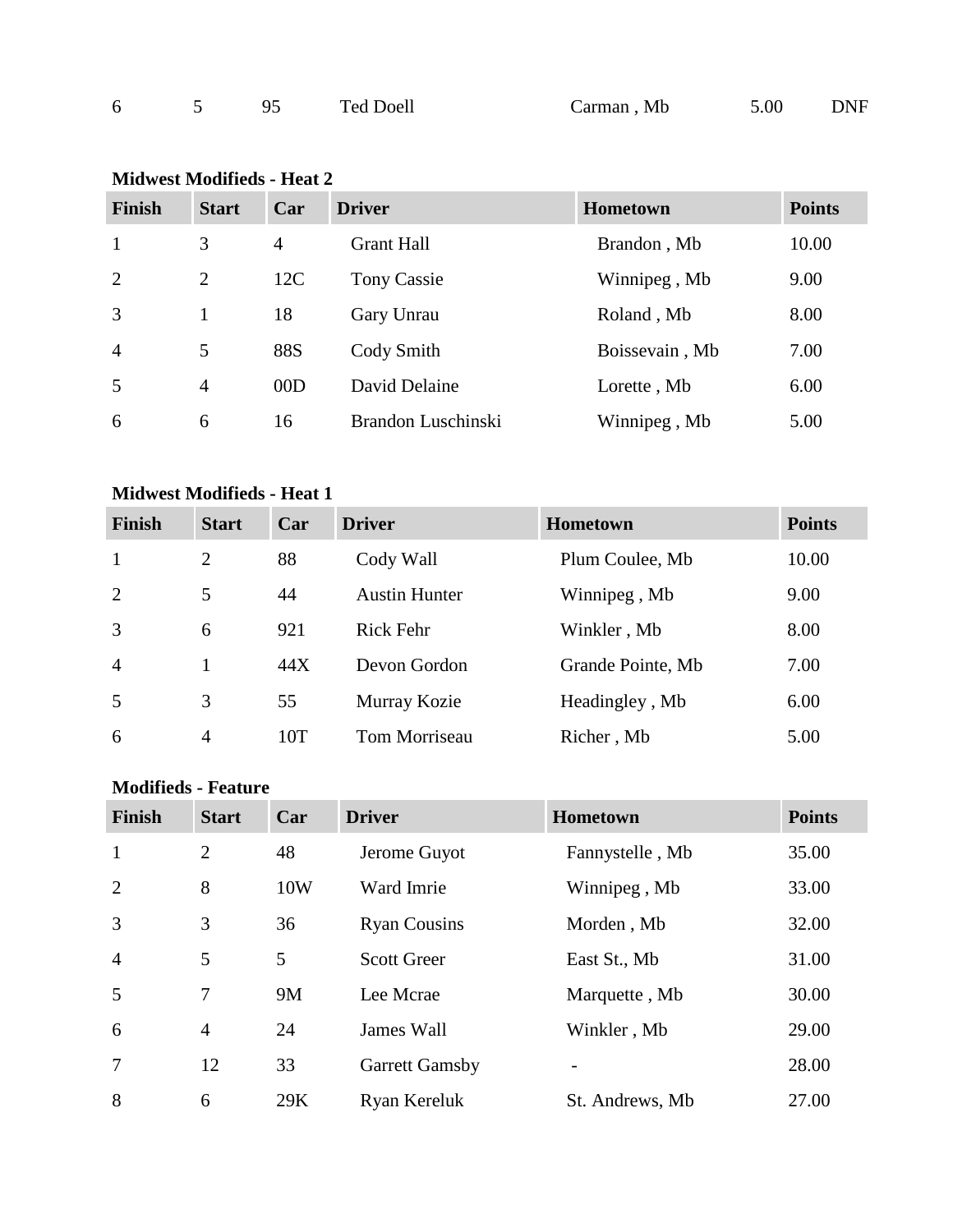| 9  |    | 40 | <b>Henry Peters</b> | Winkler, Mb      | 26.00 |
|----|----|----|---------------------|------------------|-------|
| 10 |    |    | Al Giesbrecht       | Schanzenfeld, Mb | 25.00 |
| 11 | 10 |    | Jeff Pritchard      | Carman, Mb       | 24.00 |
| 12 |    | 27 | Chris Unrau         | Winkler, Mb      | 23.00 |

### **Modifieds - Heat 2**

| <b>Finish</b>  | <b>Start</b>   | Car | <b>Driver</b>         | <b>Hometown</b> | <b>Points</b> |            |
|----------------|----------------|-----|-----------------------|-----------------|---------------|------------|
|                |                | 9M  | Lee Mcrae             | Marquette, Mb   | 10.00         |            |
| 2              | 6              | 5   | <b>Scott Greer</b>    | East St., Mb    | 9.00          |            |
| 3              | $\overline{4}$ | 48  | Jerome Guyot          | Fannystelle, Mb | 8.00          |            |
| $\overline{4}$ | $\overline{2}$ | 29K | Ryan Kereluk          | St. Andrews, Mb | 7.00          |            |
| 5              | 5              | 1J  | Jeff Pritchard        | Carman, Mb      | 6.00          |            |
| 6              | 3              | 33  | <b>Garrett Gamsby</b> |                 | 5.00          | <b>DNF</b> |

#### **Modifieds - Heat 1**

| <b>Finish</b>  | <b>Start</b>   | Car | <b>Driver</b>       | <b>Hometown</b>  | <b>Points</b> |
|----------------|----------------|-----|---------------------|------------------|---------------|
| $\mathbf{1}$   | 3              | 10W | Ward Imrie          | Winnipeg, Mb     | 10.00         |
| 2              | 2              | 36  | <b>Ryan Cousins</b> | Morden, Mb       | 9.00          |
| 3              | 6              | 27  | Chris Unrau         | Winkler, Mb      | 8.00          |
| $\overline{4}$ |                | 24  | James Wall          | Winkler, Mb      | 7.00          |
| 5              | $\overline{4}$ | 8   | Al Giesbrecht       | Schanzenfeld, Mb | 6.00          |
| 6              | 5              | 40  | <b>Henry Peters</b> | Winkler, Mb      | 5.00          |

## **Pure Stocks - Feature**

| <b>Finish</b>  | <b>Start</b>   | Car | <b>Driver</b>   | Hometown       | <b>Points</b> |
|----------------|----------------|-----|-----------------|----------------|---------------|
|                | 6              | 2T  | Derek Pollock   | Winnipeg, Mb   | 35.00         |
| 2              | 2              | 06  | Kevin Smith     | Boissevain, Mb | 33.00         |
| 3              | $\overline{4}$ | 16  | Pat Smith       | Boissivain, Mb | 32.00         |
| $\overline{4}$ | 5              | 22  | Chad Allen      | $\overline{a}$ | 31.00         |
| 5              | 11             | 6   | Nathan Klaassen | Morden, Mb     | 30.00         |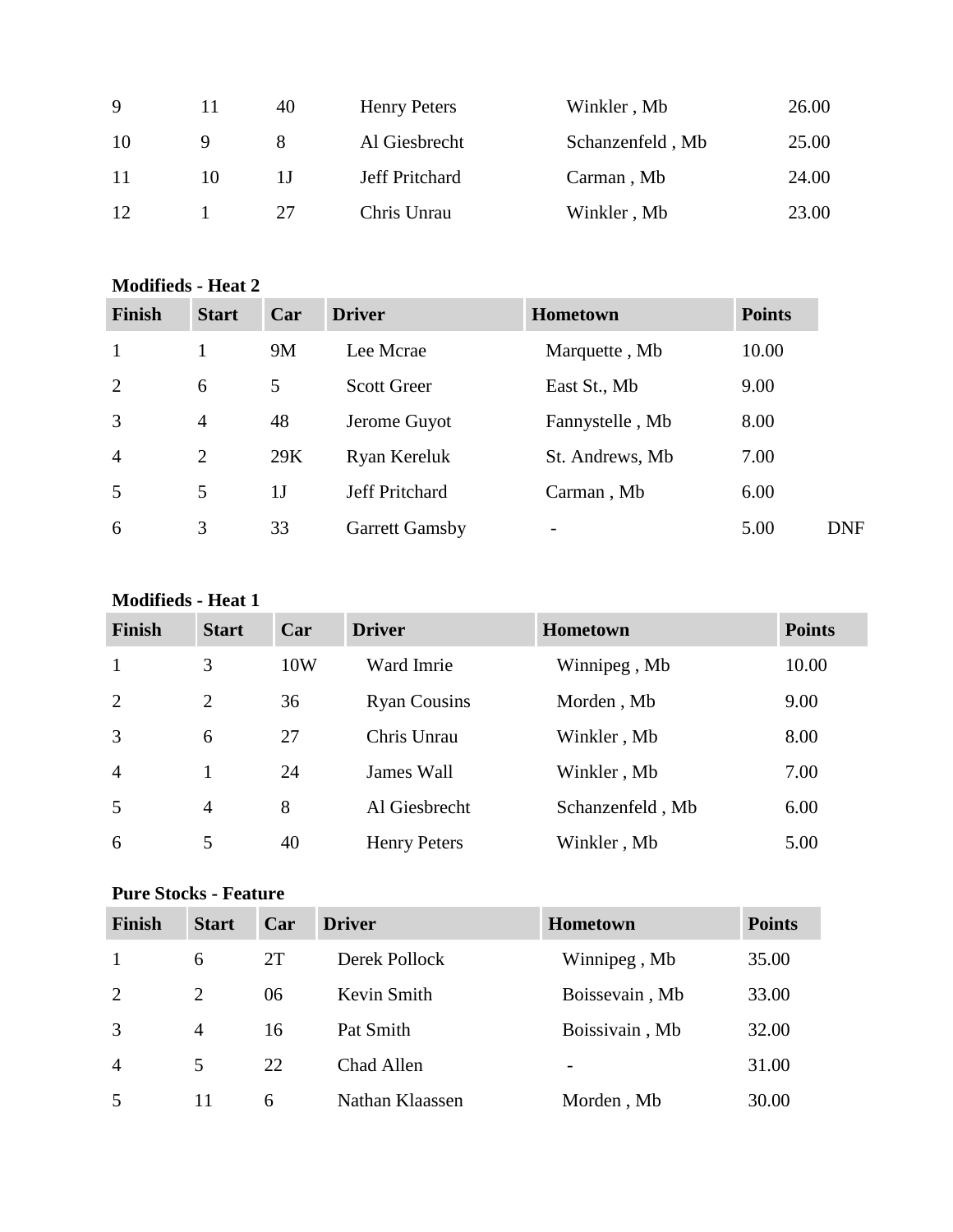| 6  | 7            | 33A | <b>Austin Overwater</b> |                  | 29.00 |            |
|----|--------------|-----|-------------------------|------------------|-------|------------|
| 7  | 10           | 30K | <b>Brian Bellew</b>     | Killarney, Mb    | 28.00 |            |
| 8  | $\mathbf{1}$ | 9   | Les/lee Mcrae           | Marquette, Mb    | 27.00 |            |
| 9  | 13           | 8   | Rod/dave Wolfe          |                  | 26.00 |            |
| 10 | 14           | 95  | Al Unger                |                  | 25.00 |            |
| 11 | 8            | 445 | Marv Klaassen           | Morden, Mb       | 24.00 |            |
| 12 | 3            | 02  | <b>Emerson Hamm</b>     | Morden, Mb       | 23.00 | <b>DNF</b> |
| 13 | 19           | 5   | Michael Copp            | Dugald, Mb       | 22.00 | <b>DNF</b> |
| 14 | 17           | 08  | Ray Smith               | Boissevain, , Mb | 21.00 | <b>DNF</b> |
| 15 | 12           | 15  | Danielle Korne          | Morden, Mb       | 20.00 | <b>DNF</b> |
| 16 | 16           | 46  | Cory Popplestone        | Boissevain, Mb   | 19.00 | <b>DNF</b> |
| 17 | 18           | 41  | Alan/riley Beamish      | Winnipeg, Mb     | 18.00 | <b>DNF</b> |
| 18 | 9            | 66K | <b>Brian Kentner</b>    | Boissevain, Mb   | 17.00 | <b>DNF</b> |
| 19 | 15           | 88  | <b>Ed Marquart</b>      | Miami, Mb        | 16.00 | <b>DNF</b> |

# **Pure Stocks - Heat 3**

| <b>Finish</b>  | <b>Start</b>   | Car | <b>Driver</b>       | <b>Hometown</b> | <b>Points</b> |
|----------------|----------------|-----|---------------------|-----------------|---------------|
| $\mathbf{1}$   |                | 2T  | Derek Pollock       | Winnipeg, Mb    | 10.00         |
| 2              | 2              | 66K | Brian Kentner       | Boissevain, Mb  | 9.00          |
| 3              | 3              | 02  | <b>Emerson Hamm</b> | Morden, Mb      | 8.00          |
| $\overline{4}$ | 5              | 15  | Danielle Korne      | Morden, Mb      | 7.00          |
| 5              | $\overline{4}$ | 88  | Ed Marquart         | Miami, Mb       | 6.00          |
| 6              | 6              | 41  | Alan/riley Beamish  | Winnipeg, Mb    | 5.00          |

### **Pure Stocks - Heat 2**

| Finish | <b>Start</b> | Car | <b>Driver</b> | <b>Hometown</b> | <b>Points</b> |
|--------|--------------|-----|---------------|-----------------|---------------|
|        |              | 06  | Kevin Smith   | Boissevain, Mb  | 10.00         |
| 2      |              | Q   | Les/lee Mcrae | Marquette, Mb   | 9.00          |
|        |              | 445 | Mary Klaassen | Morden, Mb      | 8.00          |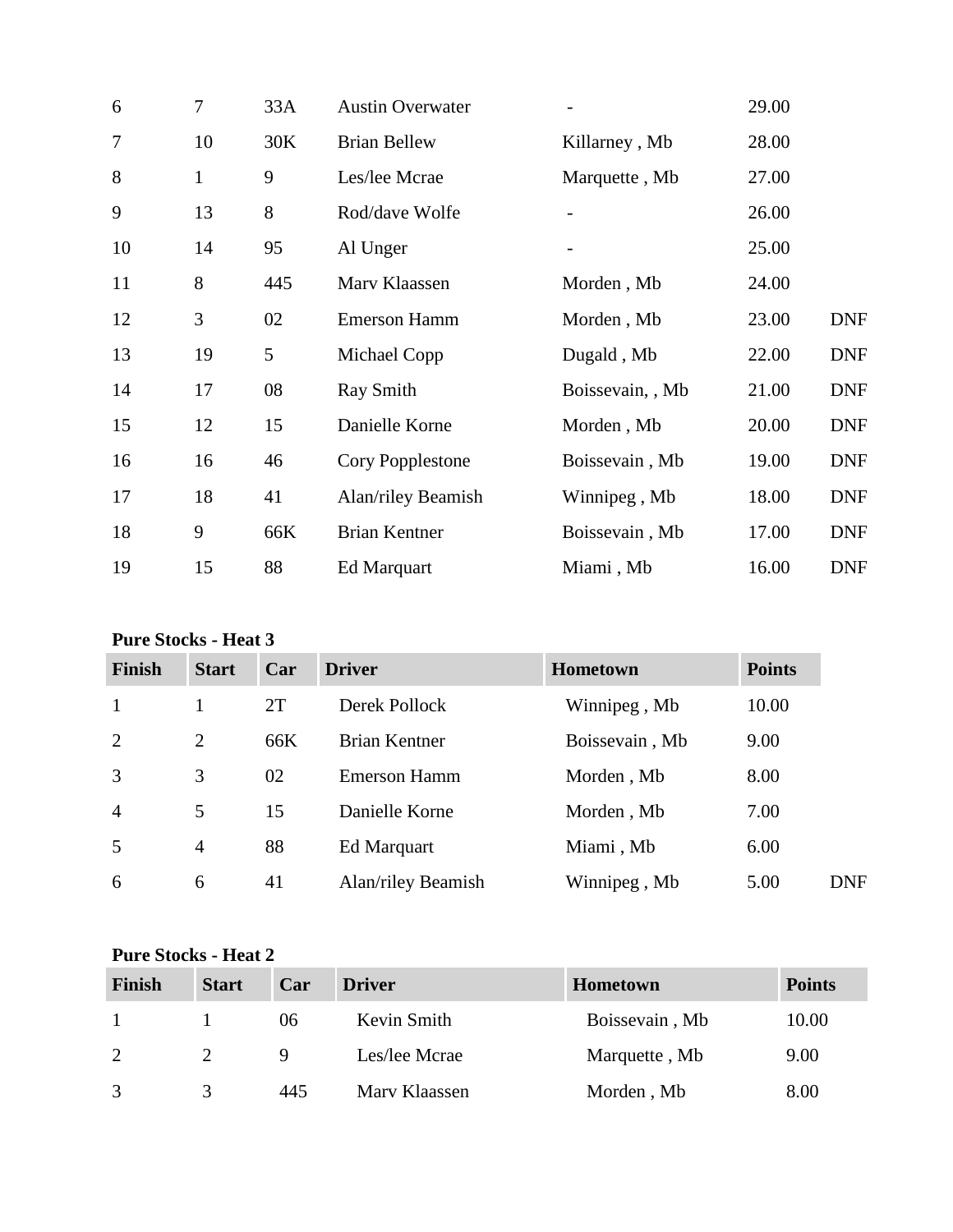| $\overline{4}$ |    | Nathan Klaassen  | Morden, Mb               | 7.00 |
|----------------|----|------------------|--------------------------|------|
|                | 95 | Al Unger         | $\overline{\phantom{m}}$ | 6.00 |
| 6              | 46 | Cory Popplestone | Boissevain, Mb           | 5.00 |

### **Pure Stocks - Heat 1**

| <b>Finish</b>  | <b>Start</b>   | Car | <b>Driver</b>           | <b>Hometown</b>  | <b>Points</b> |            |
|----------------|----------------|-----|-------------------------|------------------|---------------|------------|
| $\mathbf{1}$   | 1              | 16  | Pat Smith               | Boissivain, Mb   | 10.00         |            |
| 2              | $\overline{2}$ | 22  | Chad Allen              |                  | 9.00          |            |
| $\overline{3}$ | $\overline{4}$ | 33A | <b>Austin Overwater</b> |                  | 8.00          |            |
| $\overline{4}$ | 3              | 30K | <b>Brian Bellew</b>     | Killarney, Mb    | 7.00          |            |
| 5              | 6              | 8   | Rod/dave Wolfe          |                  | 6.00          |            |
| 6              | 5              | 08  | Ray Smith               | Boissevain, , Mb | 5.00          | <b>DNF</b> |
| 7              | 7              | 5   | Michael Copp            | Dugald, Mb       | 4.00          | <b>DNF</b> |

# **Slingshots - Feature**

| Finish         | <b>Start</b>   | Car | <b>Driver</b>         | <b>Hometown</b>          | <b>Points</b> |
|----------------|----------------|-----|-----------------------|--------------------------|---------------|
| 1              | 4              |     | <b>Bailey Cousins</b> | $\overline{\phantom{0}}$ | 35.00         |
| 2              | 5              | 3   | Adam Unrau            | $\overline{\phantom{a}}$ | 33.00         |
| 3              |                | 8   | <b>Tyler Doell</b>    | Carman, Mb               | 32.00         |
| $\overline{4}$ | $\overline{2}$ | 55  | Aiden Fehr            | Winkler, Mb              | 31.00         |
| 5              | 3              | 36  | <b>Brooke Cousins</b> | $\overline{\phantom{a}}$ | 30.00         |

## **Slingshots - Heat**

| Finish         | <b>Start</b>   | Car | <b>Driver</b>         | <b>Hometown</b>          | <b>Points</b> |
|----------------|----------------|-----|-----------------------|--------------------------|---------------|
| -1             | 3              |     | <b>Bailey Cousins</b> | -                        | 10.00         |
| 2              |                | 3   | Adam Unrau            | $\overline{\phantom{0}}$ | 9.00          |
| 3              | 5              | 55  | Aiden Fehr            | Winkler, Mb              | 8.00          |
| $\overline{4}$ | $\overline{4}$ | 8   | <b>Tyler Doell</b>    | Carman, Mb               | 7.00          |
| 5              | $\overline{2}$ | 36  | <b>Brooke Cousins</b> | -                        | 6.00          |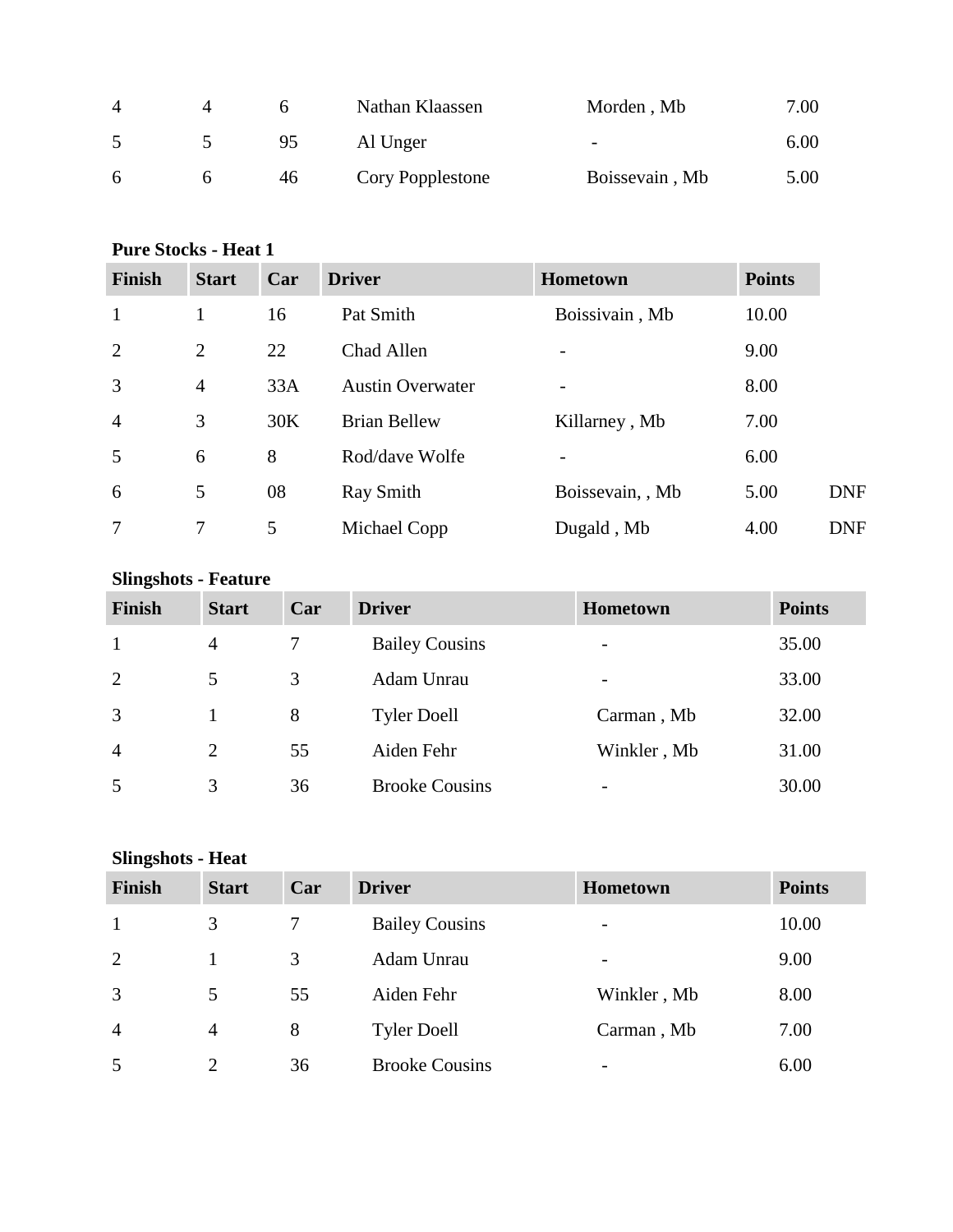**Street Stock - Feature**

| <b>Finish</b>  | <b>Start</b>   | Car             | <b>Driver</b>       | <b>Hometown</b> | <b>Points</b> |
|----------------|----------------|-----------------|---------------------|-----------------|---------------|
| $\mathbf{1}$   | 5              | 39              | <b>Shawn Teunis</b> | West St., Mb    | 35.00         |
| 2              |                | 25              | <b>Brad Wall</b>    | Winkler, Mb     | 33.00         |
| 3              | 3              | 8               | Rod Wolfe           |                 | 32.00         |
| $\overline{4}$ | $\overline{4}$ | 18 <sub>B</sub> | <b>Adam Burrows</b> | Fargo, Nd       | 31.00         |
| 5              | 2              | 70              | Jesse Teunis        | West St., Mb    | 30.00         |
| 6              | 6              | 2               | Derek Pollock       | Winnipeg, Mb    | 29.00         |

## **Street Stock - Heat**

| <b>Finish</b>  | <b>Start</b>   | Car             | <b>Driver</b>       | Hometown     | <b>Points</b> |            |
|----------------|----------------|-----------------|---------------------|--------------|---------------|------------|
| $\mathbf{1}$   | 2              | 18 <sub>B</sub> | <b>Adam Burrows</b> | Fargo, Nd    | 10.00         |            |
| 2              | $\overline{4}$ | 39              | <b>Shawn Teunis</b> | West St., Mb | 9.00          |            |
| 3              |                | 25              | <b>Brad Wall</b>    | Winkler, Mb  | 8.00          |            |
| $\overline{4}$ | 5              | 70              | Jesse Teunis        | West St., Mb | 7.00          |            |
| 5              | 3              | 8               | Rod Wolfe           |              | 6.00          |            |
| 6              | 6              | 2               | Derek Pollock       | Winnipeg, Mb | 0.00          | <b>DNS</b> |

# **Super Trucks - Feature**

| <b>Finish</b>  | <b>Start</b>   | Car            | <b>Driver</b>        | Hometown        | <b>Points</b> |            |
|----------------|----------------|----------------|----------------------|-----------------|---------------|------------|
| $\mathbf{1}$   | 3              | 18             | Jeff Rempel          | Oak Bluff, Mb   | 35.00         |            |
| 2              | $\overline{4}$ | 2D             | Jamie Vernaus        | Anola, Mb       | 33.00         |            |
| 3              | 1              | 2              | Rod Tyson Hiebert    | St. Andrews, Mb | 32.00         |            |
| $\overline{4}$ | 5              | 66T            | <b>Trevor Krause</b> | Richer, Mb      | 31.00         |            |
| 5              | 2              | 39             | Sean Cassidy         | St Andrews, Mb  | 30.00         |            |
| 6              | 6              | 52             | Darren Lane          | Winnipeg, Mb    | 29.00         | <b>DNF</b> |
| 7              | $\overline{7}$ | 73P            | Rene Poluyko         | Winnipeg, Mb    | 28.00         | <b>DNF</b> |
| 8              | 8              | $\overline{4}$ | <b>Wade Barkley</b>  | St Andrews, Mb  | 27.00         | <b>DNF</b> |